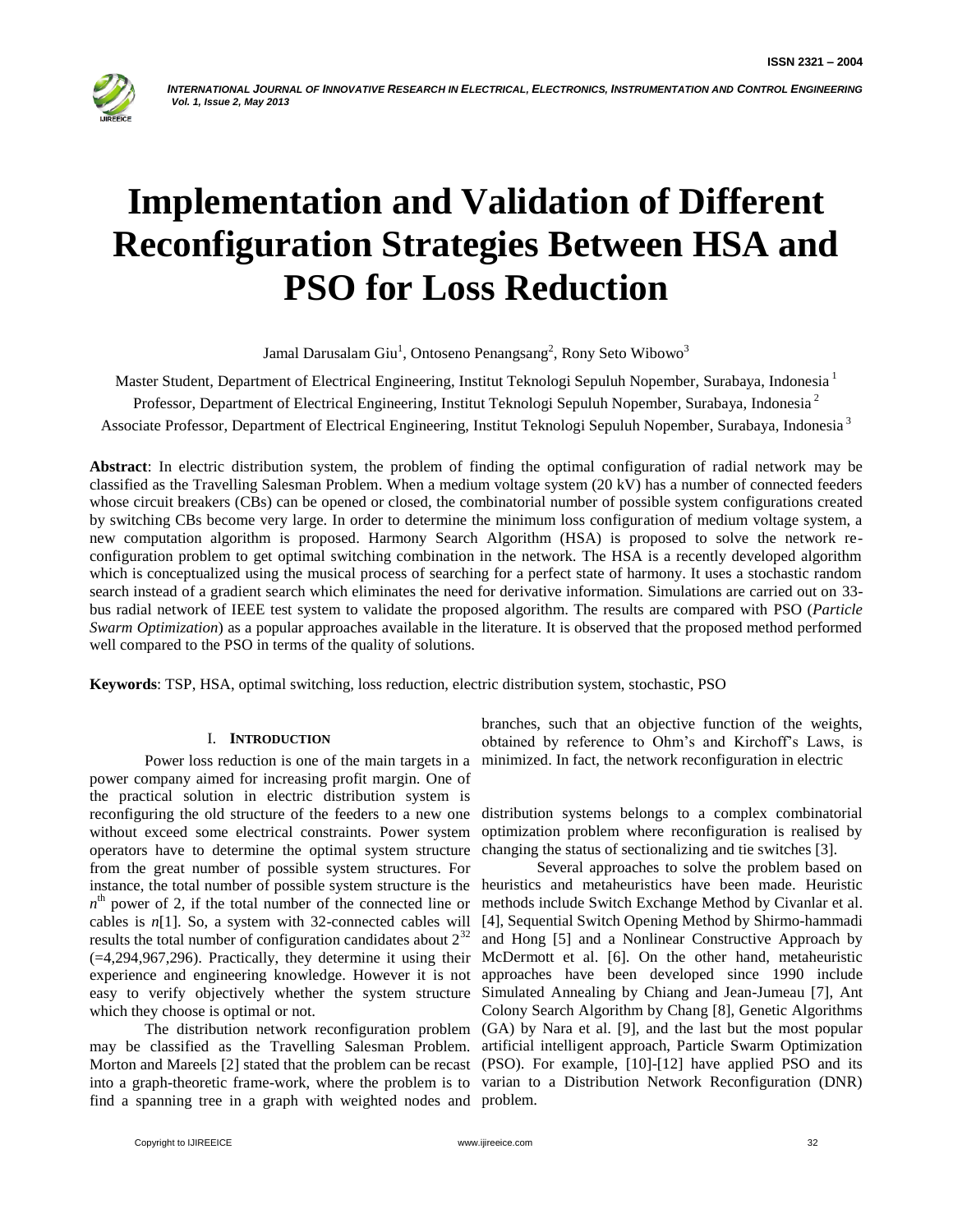

on Harmony Search to solve DNR problem. The proposed method is tested on 33-bus system which its complete data can be found in [13]. Simulation results are obtained to PSO.

# II. **FORMULATION OF THE DISTRIBUTION NETWORK RECONFIGURATION PROBLEM FOR LOSS REDUCTION**

The reconfiguration problem can be formulated as follows:

2 1 min ...........................................(1) *R j j N j F R I* 

Subjected to the following constraints:

1. The bus voltage magnitude Vmin ≤ | Vi | ≤ Vmax ; ∀ i ∈ N<sup>b</sup> ……………..……..(2)

2. The current limit of branches  $|I_j| \leq I_j$  max ;  $\forall j \in N_R$  … … … … … … … … ... ... ... (3)

## 3. Radial Topology

Where, *F* is the objective function to be minimized corresponds to the total power loss in the system,  $R_j$  is the resistance of the branch  $j$  and  $I_j$  is the magnitude of the current flowing through the branch  $j$ ,  $V_i$  is the voltage on bus  $i$ ,  $V_{min}$  and  $V_{max}$  are minimum and maximum bus voltage limits respectively,  $I_i$  and  $I_{imax}$  are current magnitude and maximum current limit of branch  $j$  respectively and  $N_b$  and  $N_R$  are the total number of buses and branches in the system respectively. The objective function is calculated starting from the solution of the power flow equations that can be solved using the BIBC–BCBV method [14]. This method has excellent convergence characteristics and is very robust and proved to be efficient for solving radial distribution networks.

To check the radiality constraints for a given configuration, a method based on the bus incidence matrix  $\hat{A}$ is used [15] in which a graph may be described in terms of a connection or incidence matrix. Particular interest is the branch to node incidence matrix  $\hat{A}$ , which has one row for each branch and one column for each node with a coefficient  $a_{ii}$  in row *i* and column *j*. The value of  $a_{ii} = 0$  if branch *j* is not connected to node *i*,  $a_{ji} = 1$  if branch *j* is directed away Where,  $(x_1^i, x_2^i, ..., x_N^i)$  represents a candidate solution for *i*. For a network calculation, a reference node must be chosen. The column corresponding to the reference node is omitted from  $\hat{A}$  and the resultant matrix is denoted by  $A$ . If the number of branches is equal to the number of nodes then, a square branch-to-node matrix is obtained. The determinant of **A** is then calculated. If *det*(**A**) is equal to 1 or −1, then the system is radial. Else if the *det*(**A**) is equal to zero, this

This paper presents a metaheuristic method based means that either the system is not radial or group of loads are disconnected from service.

evaluate its effectiveness and robustness comparing with the musician"s behavior when they "population members" The HS algorithm is a new metaheuristic population search algorithm derived from the natural phenomena of collectively play their musical instruments "decision variables" to come up with a pleasing harmony "global optimal solution". This state is determined by an aesthetic standard "fitness function". When a musician is improvising, he has three possible choices; playing any famous tune exactly from his memory "Memory Consideration"; playing something similar to the aforementioned tune "pitch adjustment"; composing new or random notes from the pitch range "Random Selection". The Main Steps of HS are as follows:

## *A) Initialization*

In this step, the optimization problem, algorithm parameters and harmony memory are defined. The optimization problem is specified as follows: *Minimize F*(*x*) ………………………………………(4)

Where,  $F(x)$  is an objective function, x is the set of each decision variable  $x_i$ ,  $N$  is the number of decision variables,  $X_i$ is the set of the possible range of values for each decision variable. The HS algorithm parameters are also specified in this step. These are the Harmony Memory Size (HMS); Harmony Memory Considering rate (HMCR); Pitch Adjusting Rate (PAR) and the maximum number of improvisations  $(N_i)$ . The harmony memory  $(HM)$  is a memory location where all the solution vectors (sets of decision variables) are stored. Here, (HMCR) and (PAR) are parameters that are used to improve the solution vector, which are defined in Step 2. The initial (HM) consists of a certain number of randomly generated solutions for the optimization problem under consideration without violating the constraints. For a problem of *N* variables, a (HM) with

the six terms of the size of (HMS) can be represented as follows:  
\n
$$
HM = \begin{bmatrix}\nx_1^1 & x_2^1 & \dots & x_{N-1}^1 & x_N^1 & F_1 \\
x_1^2 & x_2^2 & \dots & x_{N-1}^2 & x_N^2 & F_2 \\
\vdots & \vdots & \dots & \vdots & \vdots & \vdots \\
x_1^{HMS} & x_2^{HMS} & \dots & x_{N-1}^{HMS} & x_N^{HMS} & F_{HMS}\n\end{bmatrix}
$$
\n
$$
x_1^{HMS} = \begin{bmatrix}\nx_1^1 & x_2^1 & \dots & x_{N-1}^2 & x_N^2 & F_2 \\
\vdots & \vdots & \vdots & \vdots & \vdots & \vdots \\
x_1^{HMS} & x_2^{HMS} & \dots & x_{N-1}^{HMS} & x_N^{HMS} & F_{HMS}\n\end{bmatrix}
$$

from node *i* and  $a_{ji} = -1$  if branch *j* is directed towards node the optimization problem and  $F_1$  is the value of the fitness function corresponding to the first solution vector. For the network reconfiguration problem, the solution vector is represented by the set of tie-switches in the radial configuration of the network [16]. The initial configuration of tie-switches for 33-bus test system which is shown in Fig. 1 can be represented as in (6).

*Configuration* = [33 34 35 36 37]………………(6)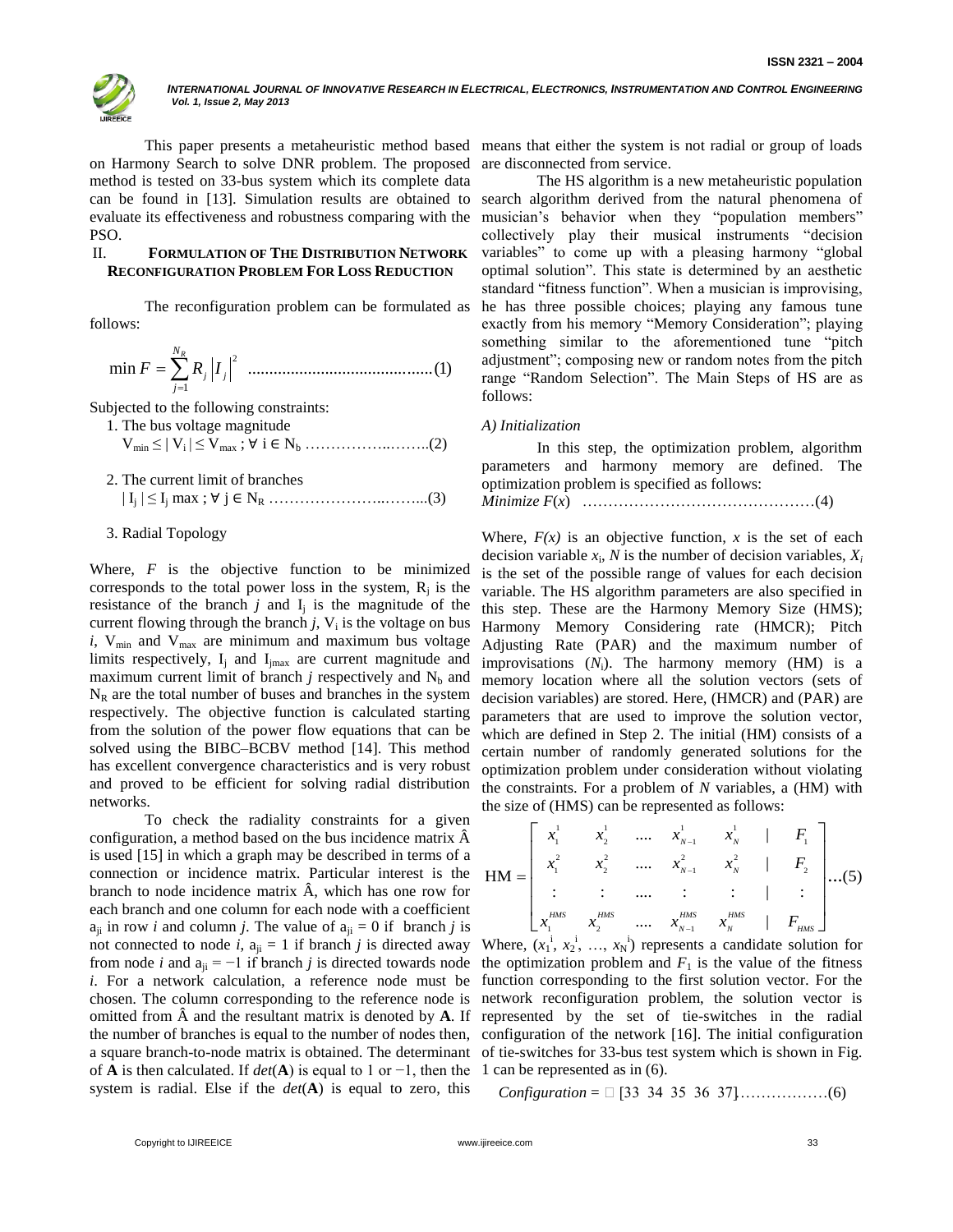

Where, 33 is the tie-switch from loop 1, 35 is the tie-switch from loop 2, etc. The (HM) is sorted in ascending order with respect to the fitness function such that configuration with the least power loss (best configuration) is at the top and the one with the highest power loss (worst configuration) is at the bottom.

#### *B) Improvise a New Harmony*

A new harmony vector  $(x_1, x_2, ..., x_N)$  is generated based on three main rules: (1) memory consideration (2) pitch adjustment and (3) random selection. Generating a new harmony is called "improvisation". Each component of the solution is chosen either from the harmony memory or by randomness depending on the value of the (HMCR), which varies between 0 and 1, and defined as the rate of choosing one value from the historical values stored in the (HM), while (1-HMCR) is the rate of randomly selecting one value from the possible range of values as follows:

$$
if \text{ (rand()} < \text{HMCR} \text{)} \\
 x_i \leftarrow x_i \in \left\{ x_i^1, x_i^2, ..., x_i^{\text{HMS}} \right\}
$$

*else*

................................................................(7) *end*  $x_i \leftarrow x_i \in X_i$ 

Where, rand( ) is a uniformly distributed random number between 0 and 1 and  $X_i$  is the set of the possible range of values for each decision variable. Every variable  $x_i$  obtained by the memory consideration is examined to determine whether it should be pitch-adjusted. This operation uses the (PAR) parameter, which is the rate of pitch adjustment and the value (1-PAR) is the rate of doing nothing as follows:

*if*  $\text{(rand()} < \text{PAR)}$ <br>  $x_i \leftarrow x_i \pm \text{rand()}$ 

$$
x_i \leftarrow x_i \pm \text{rand}()
$$
\*BW

*else*

$$
lse
$$

$$
x_i \leftarrow x_i
$$

..........................................................................(8) *end*

Where, BW is an arbitrary distance bandwidth for the continuous design variable and rand( ) is uniform distribution between -1 and 1. If the problem is discrete in nature as the network reconfiguration problem, BW is taken as 1.

## *C) Update Harmony Memory*

If the new harmony vector  $(x_1, x_2, ..., x_N)$  is better than the worst harmony in the HM, judged in terms of the objective function value (yields to a better fitness than that excluded from the HM. The HM is rearranged in ascending substation voltage is considered as 1 p.u. and all tie and

order according to the fitness function. Otherwise, the new harmony is discarded.

## *D) Check Stopping Criteria*

If the stopping criterion (maximum number of improvisations) is satisfied, computation is terminated and finally the best one among the solution vectors stored in the HM is selected, which is the optimum solution of the problem. Otherwise, Steps 2 and 3 are repeated.



Fig. 1. The base configuration of 33-bus system

# III.**IMPLEMENTATION OF HSA FOR RECONFIGURATION PROBLEM**

of the worst member in the HM), the new harmony is initial power loss of this system is 201.588 kW. The lowest included in the HM and the existing worst harmony is bus bar voltage is 0.9131 p.u., which occurs at node 18. The The system is a 33–bus, 12.66-kV, radial distribution system as shown in Fig. 1. It consists of five tie lines and 32 sectionalizing switches. The normally open switches are 33 to 37, and the normally closed switches are 1 to 32. The line and load data of the network are obtained from [13], and the total real and reactive power loads on the system are 3715 kW and 2300 kVAr, respectively. The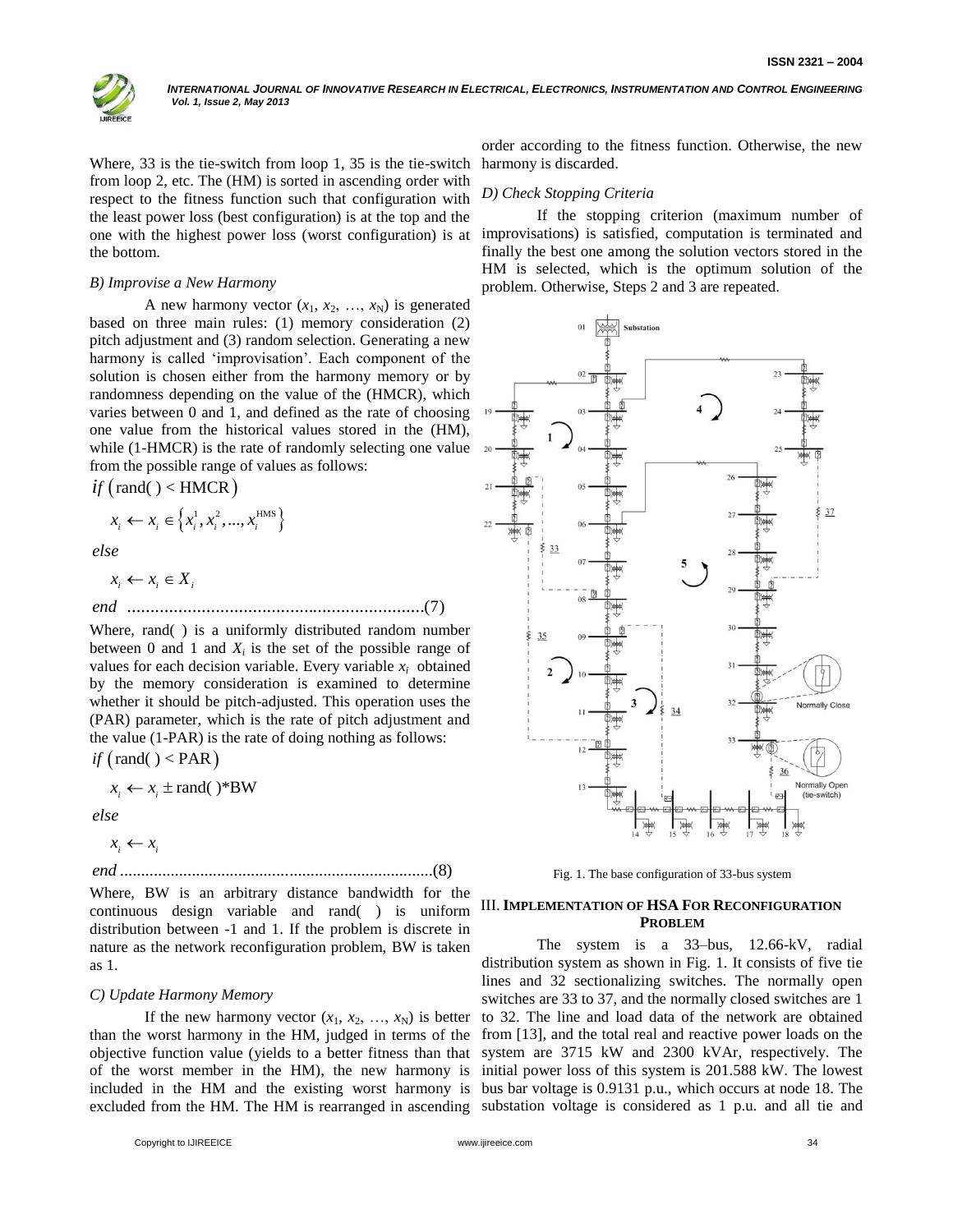

sectionalizing switches are considered as candidate switches for reconfiguration problem. The algorithm was developed in MATLAB, and the simulations were done on a computer with Pentium Centrino Duo, 1.8 GHz, 1GB RAM.

The parameters of HSA used in the simulation of the network are shown in Table 1. The optimal configuration obtained by the proposed algorithm is 7, 35, 13, 28, 36, which has a real power loss of 120.39 kW. This amounts to a reduction of 40.28% in total power loss. The minimum node voltage of the system is improved to 0.943 p.u. (node 33) after reconfiguration. The node Voltages at each bus are shown in Table 2.

The voltage profiles of the system before and after reconfiguration are shown in Fig. 2. The minimum voltage in the system after reconfiguration is improved by 34.4%.

The real power flows in each branch before and after reconfiguration are shown in Fig. 3. From Fig. 3, it is observed that the power flow in each branch is reduced after reconfiguration. This shows that feeders are relieved from the overloading and makes it possible to load the feeders further.

The power loss in each branch before and after reconfiguration is shown in Fig. 4. It is observed that the losses in almost every branch is reduced, except at 8, 9, 20, 21, 24, 25, 26, 33 and 34, where the losses are increased because of shifting of loads onto these feeders.

To verify the performance of the proposed algorithm, this case was repeatedly solved 200 times. The best and the worst values among the best solutions as well as the average value and standard deviation (STD) for the best solutions of these 200 runs are listed in Table 3. A smaller standard deviation implies that most of the best solutions are close to the average. The best solutions for these 200 runs are compared with the best objective function values obtained by the PSO. The PSO got premature convergence so that their standard deviation is larger than that of the HSA method.

The convergence rate of the proposed HSA algorithm compared with that of the PSO method for 33-bus system is depicted in Fig. 5. It can be seen that although the PSO has a relatively fast convergence compared to the proposed method but the PSO usually being trapped in to the local optimum during iterations.

| <b>TABLE I</b>        |
|-----------------------|
| PARAMETERS OF THE HSA |

| HMS                  | 10   |
|----------------------|------|
| <b>HMCR</b>          | 0.85 |
| PAR                  |      |
| Number of iterations |      |



| <b>Before Reconfiguration</b> |         |            | After Reconfiguration |                |         |            |         |
|-------------------------------|---------|------------|-----------------------|----------------|---------|------------|---------|
| <b>Bus</b>                    | Voltage | <b>Bus</b> | Voltage               | <b>Bus</b>     | Voltage | <b>Bus</b> | Voltage |
| $\mathbf{1}$                  | 1.000   | 18         | 0.9131                | 1              | 1.000   | 18         | 0.9577  |
| $\overline{2}$                | 0.9970  | 19         | 0.9965                | $\overline{c}$ | 0.9971  | 19         | 0.9921  |
| 3                             | 0.9829  | 20         | 0.9929                | 3              | 0.9868  | 20         | 0.9836  |
| $\overline{4}$                | 0.9755  | 21         | 0.9922                | $\overline{4}$ | 0.9850  | 21         | 0.9795  |
| 5                             | 0.9681  | 22         | 0.9916                | 5              | 0.9835  | 22         | 0.9789  |
| 6                             | 0.9497  | 23         | 0.9794                | 6              | 0.9804  | 23         | 0.9710  |
| 7                             | 0.9462  | 24         | 0.9727                | 7              | 0.9797  | 24         | 0.9681  |
| 8                             | 0.9413  | 25         | 0.9694                | 8              | 0.9717  | 25         | 0.9649  |
| 9                             | 0.9351  | 26         | 0.9477                | 9              | 0.9657  | 26         | 0.9787  |
| 10                            | 0.9293  | 27         | 0.9452                | 10             | 0.9653  | 27         | 0.9783  |
| 11                            | 0.9284  | 28         | 0.9338                | 11             | 0.9649  | 28         | 0.9778  |
| 12                            | 0.9269  | 29         | 0.9255                | 12             | 0.9632  | 29         | 0.9613  |
| 13                            | 0.9208  | 30         | 0.9220                | 13             | 0.9628  | 30         | 0.9571  |
| 14                            | 0.9185  | 31         | 0.9178                | 14             | 0.9596  | 31         | 0.9488  |
| 15                            | 0.9171  | 32         | 0.9169                | 15             | 0.9605  | 32         | 0.9433  |
| 16                            | 0.9157  | 33         | 0.9166                | 16             | 0.9592  | 33         | 0.9430  |
| 17                            | 0.9137  |            |                       | 17             | 0.9590  |            |         |







Fig. 3. Power flow in 33-bus system before and after reconfiguration

Copyright to IJIREEICE [www.ijireeice.com](http://www.ijireeice.com/) 35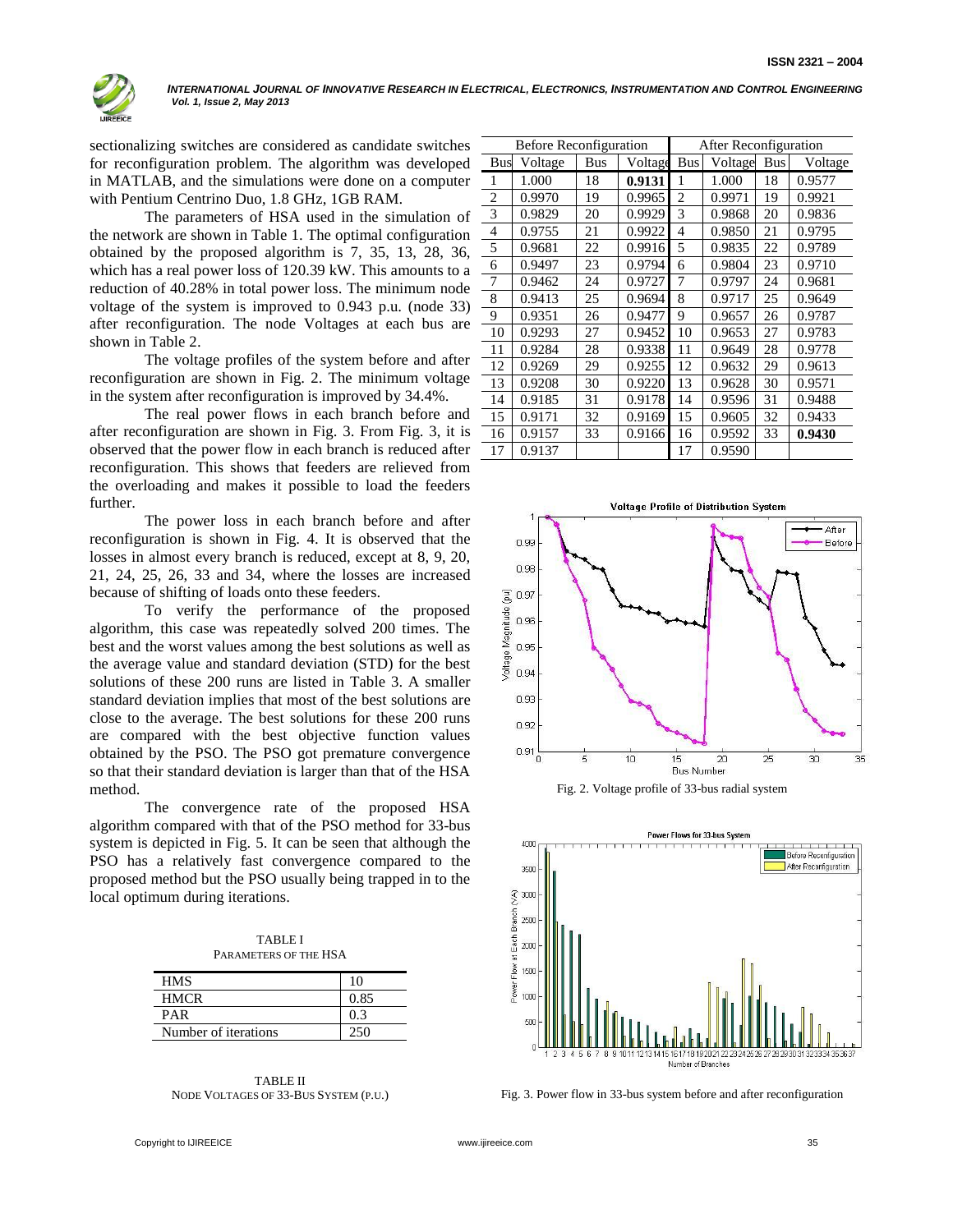



Fig. 4. Losses in 33-bus system before and after reconfiguration

TABLE III COMPARISON RESULTS BETWEEN HSA VERSUS PSO

|                             | Initial<br>Final Configuration |                                    |             |  |
|-----------------------------|--------------------------------|------------------------------------|-------------|--|
| Item                        | Configu-                       | <b>PSO</b>                         | Proposed    |  |
|                             | ration                         |                                    | Method HSA  |  |
| Tie                         | 33, 35, 34,                    | 07, 35, 12,                        | 07, 35, 13, |  |
| Switches                    | 37,36                          | 28,36                              | 28,36       |  |
| <b>Best</b><br>Loss         |                                | 120.85                             | 120.39      |  |
| Worst<br>(kW)               | 201.59                         | 173.77                             | 148.46      |  |
| Average                     |                                | 130.41                             | 127.95      |  |
| <b>STD</b>                  |                                | 7.3                                | 5.7         |  |
| (For 200 Runs)              |                                |                                    |             |  |
| <b>Average Loss</b>         |                                | 35.30                              | 36.53       |  |
| Reduction (%)               |                                |                                    |             |  |
| <b>Loss Reduction (Best</b> |                                | 40.05                              | 40.28       |  |
| value in %)                 |                                |                                    |             |  |
| Minimum Voltage             | 0.9131                         | 0.943                              | 0.943       |  |
| (p.u.)                      |                                |                                    |             |  |
| CPU Time (sec.)             |                                | 5.8                                | 2.7         |  |
|                             |                                | <b>Convergence Characteristics</b> |             |  |
| 170                         |                                |                                    |             |  |
| 165                         |                                |                                    |             |  |
|                             |                                |                                    |             |  |
| 160                         |                                |                                    |             |  |
|                             |                                |                                    |             |  |
| 155                         |                                |                                    |             |  |
| 150                         |                                |                                    |             |  |
|                             |                                |                                    |             |  |
| Power Loss (kW)<br>145      |                                |                                    |             |  |
|                             |                                |                                    |             |  |
| 140                         |                                |                                    | $7^{PSO}$   |  |
| 4.7F                        |                                |                                    |             |  |

Fig. 5. Convergence characteristics of 33-bus system

 $100$ 

Number of Iterations

150

| Scenario | Parameter Setting | Power Loss |            |        |  |  |
|----------|-------------------|------------|------------|--------|--|--|
|          | HMCR              | PAR        | <b>HMS</b> | (kW)   |  |  |
| 1        | 0.95              | 0.3        | 10         | 129.06 |  |  |
|          | 0.70              | 0.3        | 10         | 124.44 |  |  |
|          | 0.60              | 0.3        | 10         | 125.61 |  |  |
|          | 0.30              | 0.3        | 10         | 135.93 |  |  |
|          |                   |            |            |        |  |  |
| 2        | 0.85              | 0.3        | 10         | 120.39 |  |  |
|          | 0.85              | 0.4        | 10         | 120.64 |  |  |
|          | 0.85              | 0.5        | 10         | 120.73 |  |  |
|          | 0.85              | 0.6        | 10         | 120.78 |  |  |
|          |                   |            |            |        |  |  |
| 3        | 0.85              | 0.3        | 2          | 140.71 |  |  |
|          | 0.85              | 0.3        | 15         | 130.29 |  |  |
|          | 0.85              | 0.3        | 20         | 143.20 |  |  |
|          | 0.85              | 0.3        | 30         | 145.00 |  |  |

TABLE IV

**BUS SYSTEM** 

Simulations are carried out for 250 iterations and optimum solution is obtained after 150 iterations. The average CPU time taken by the processor to carry out the simulations for 250 iterations is 2.7 second, which is less than the PSO.

To determine the impacts of different parameters of the HS algorithm on the solution quality and convergence behavior, an empirical study is performed. To show the effects of single parameter changes, 12 different cases are tested as shown in Table 4. Each case is tested over 200 runs in three scenarios, and maximum number of iterations is fixed to 250 for all runs. In scenario 1, 2, and 3, HMCR, PAR, and HMS are varied, respectively, and other two parameters are kept constant.

The total power loss for 33-bus distribution by varying the parameters are summarized in Table 4. The HMCR determines the rate of choosing one value from the historical values stored in the HM. The larger the HMCR, the less exploration is achieved; the algorithm further relies on stored values in HM, and this potentially leads to the algorithm getting stuck in a local optimum. On the other hand, choosing the HMCR too small decreases the algorithm efficiency, and the HS algorithm behaves like a pure random search, with less assistance from the historical memory. As shown in Table 4, large and small HMCR values lead to a decrease in the solution quality. Large and small HMS values decrease the efficiency of the harmony memory as seen in Table 4. For most problems, a HMS between N and 2N is reasonable. It is observed that the algorithm has small sensitivity to PAR values.

#### IV.**CONCLUSION**

In this paper, a recently developed metaheuristic HSA is successfully applied to optimize radial distribution systems with objective of reducing power losses. Simulations are carried on 33 buses and results are compared

 $50$ 

130

 $\Rightarrow$  HSA

 $200$